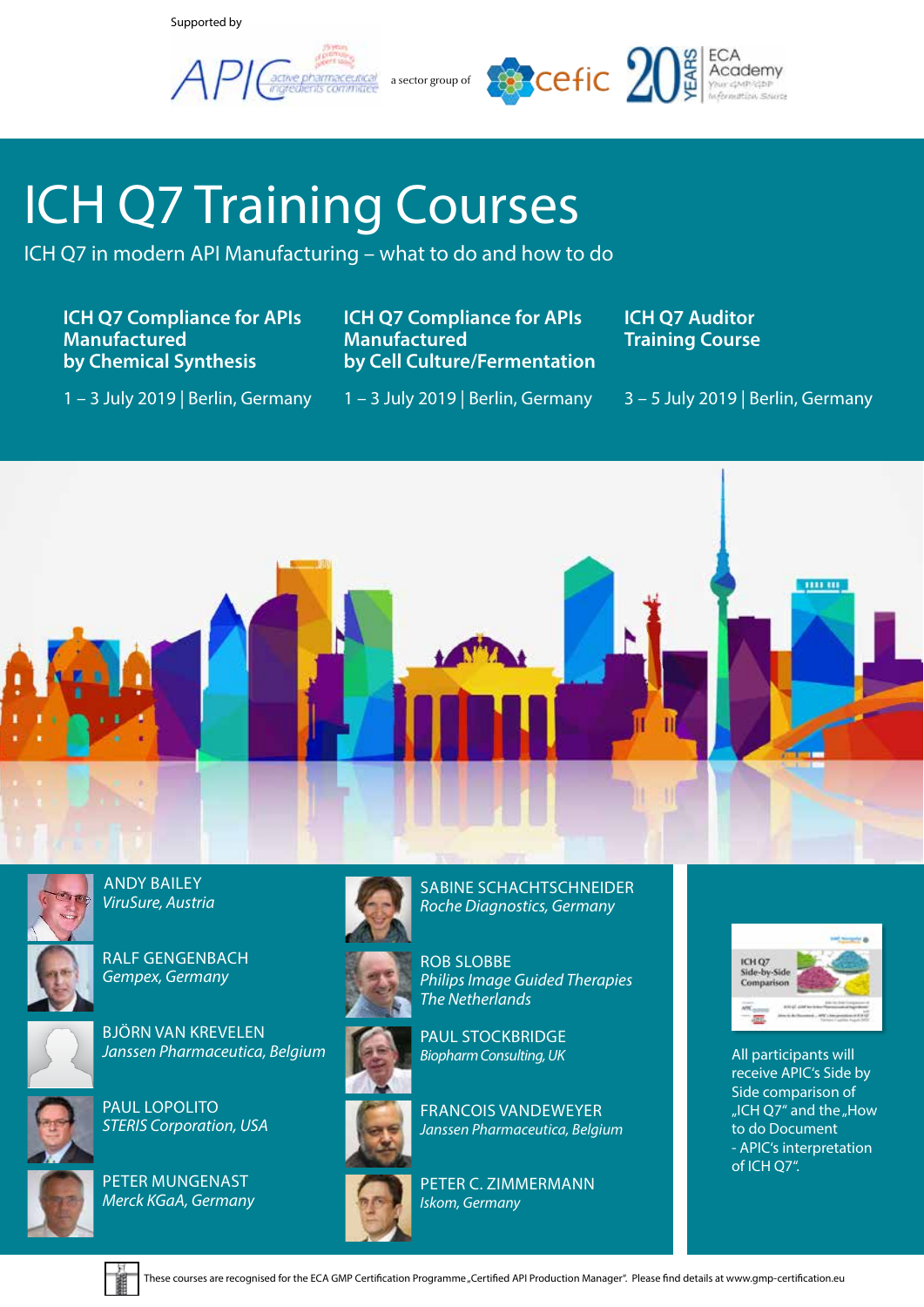## **ICH Q7 Training Courses**

| <b>Objectives</b>                                                                      | These education courses have been developed to provide an excellent knowl-<br>edge of the requirements laid down in ICH Q7. The contents of the guideline<br>will be explained step by step and practical advices will be given on how to<br>fulfil the requirements of ICH Q7. You will also get to know the key principles<br>of risk management, quality systems and development and manufacture of<br>APIs as they are laid down in ICH Q9, Q10, Q11 and the ICH Q7 Q&A Docu-<br><b>ment.</b> For example you will learn |  |  |  |
|----------------------------------------------------------------------------------------|------------------------------------------------------------------------------------------------------------------------------------------------------------------------------------------------------------------------------------------------------------------------------------------------------------------------------------------------------------------------------------------------------------------------------------------------------------------------------------------------------------------------------|--|--|--|
|                                                                                        | $\blacksquare$ at which stage of production GMP compliance is to be applied<br>In how to comply with GMP hot topics like process validation, reprocessing/<br>reworking, equipment qualification, change control, failure investigation etc,<br>$\blacksquare$ how to use a risk-based approach within the concept of supplier qualification,<br>■ how to link material attributes and process parameters to drug substances CQAs,<br>$\blacksquare$ what has to be considered in order to be prepared for a GMP inspection. |  |  |  |
|                                                                                        | Choose between two parallel GMP education courses according to your field of in-<br>terest:<br>ICH Q7 Compliance for APIs manufactured by Chemical Synthesis                                                                                                                                                                                                                                                                                                                                                                 |  |  |  |
|                                                                                        | or<br>ICH Q7 Compliance for APIs manufactured by Cell Culture/Fermentation.                                                                                                                                                                                                                                                                                                                                                                                                                                                  |  |  |  |
|                                                                                        | The ICH Q7 Auditor Training Course will inform you about the general advice on<br>Good Auditing Practices included in the APIC "Auditing Guide" and the APIC Third<br>Party Audit Programme. In addition to the training of the communication skills, the<br>Training Course will provide assistance on what to focus on during an API audit and<br>on the current "state of the art" from an industry perspective. Moreover you will<br>learn about the key principles of writing a professional audit report.              |  |  |  |
| <b>Combine the ICH Q7</b><br><b>Courses with the Auditor</b><br><b>Training Course</b> | Take advantage of combining your ICH Q7 Training Course on ICH Q7 Compliance<br>for Chemical APIs or ICH Q7 Compliance for Biotech APIs with an ICH Q7 Auditor<br>Training Course. In this course you will get to know the techniques and skills to be<br>used during an audit.<br>As the number of participants for the Auditor Training Course is strictly<br>limited early booking is recommended!                                                                                                                        |  |  |  |
| <b>Target Group</b>                                                                    | These education courses are designed for all persons involved in the manufacture<br>of APIs (either chemically or by cell culture/fermentation) especially for persons<br>from production, quality control, quality assurance and control, technical and regu-<br>latory affairs departments as well as for Qualified Persons and Auditors of the Man-<br>ufacturing Authorisation Holders. We are also addressing interested parties from<br>engineering companies, from the pharmaceutical industry and GMP inspectorates. |  |  |  |

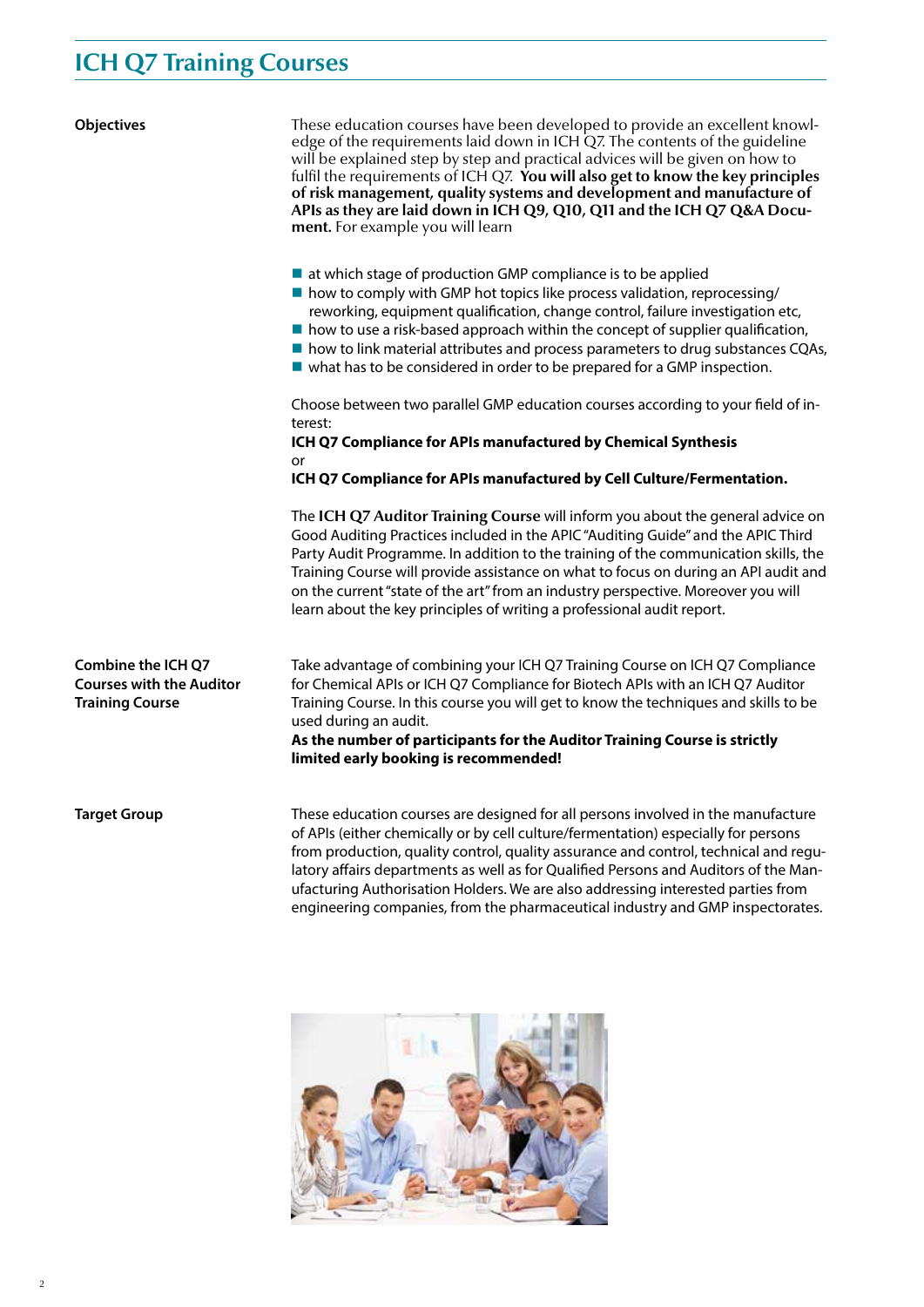## **The Course Week at a Glance**

| <b>Monday</b>                                                          | <b>Tuesday</b>                                   |                                                  | Wednesday                                                                         | <b>Thursday</b>                             | <b>Friday</b>                               |
|------------------------------------------------------------------------|--------------------------------------------------|--------------------------------------------------|-----------------------------------------------------------------------------------|---------------------------------------------|---------------------------------------------|
| <b>Joint Session</b>                                                   | <b>Parallel Sessions</b>                         |                                                  | <b>Joint Session</b>                                                              |                                             |                                             |
| ICH Q7 Compliance<br>for APIs<br>Manufactured<br>by Chemical Synthesis | ICH O7<br>Compliance<br>for APIs<br>Manufactured | ICH O7<br>Compliance<br>for APIs<br>Manufactured | ICH Q7 Compliance<br>for APIs Manufactured by<br><b>Chemical Synthesis</b>        | ICH Q7<br><b>Auditor</b><br><b>Training</b> | ICH Q7<br><b>Auditor</b><br><b>Training</b> |
| and<br>ICH Q7 Compliance<br>for APIs                                   | by<br>Chemical<br>Synthesis                      | by Cell Culture/<br>Fermentation                 | and<br>ICH Q7 Compliance<br>for APIs Manufactured by<br>Cell Culture/Fermentation | Course                                      | Course                                      |
| Manufactured by<br><b>Cell Culture/Fermentation</b>                    |                                                  |                                                  | ICH Q7<br><b>Auditor Training</b><br>Course                                       |                                             |                                             |

## **Certificates - Certification**

| <b>Certificate of Attendance</b> | A Certificate of Attendance will be provided in any case for all participants for each course.                                                                                                                                                                                   |
|----------------------------------|----------------------------------------------------------------------------------------------------------------------------------------------------------------------------------------------------------------------------------------------------------------------------------|
| <b>Additional options</b>        | <b>ECA certified QA Manager and Auditor for APIs</b><br>Pre-requisites:                                                                                                                                                                                                          |
|                                  | ■ First you have to take part in one of the ICH Q7 Compliance Courses (either "ICH Q7<br>Compliance for APIs manufactured by Chemical Synthesis" or "ICH Q7 Compliance for APIs<br>manufactured by Cell Culture/Fermentation"),                                                  |
|                                  | ■ Thereafter you have to take part in the ICH Q7 Auditor Training Course.                                                                                                                                                                                                        |
|                                  | If you have completed both the ICH Q7 Compliance Course and the ICH Q7 Auditor Training<br>Course you will receive the ECA Certificate "QA Manager and Auditor for APIs"                                                                                                         |
|                                  | <b>APIC Auditor Certification</b>                                                                                                                                                                                                                                                |
|                                  | Pre-requisites:<br>■ You should have at least 5 years practical experience of GMP compliant manufacture in the<br>pharmaceutical industry or API industry                                                                                                                        |
|                                  | ■ You should already have conducted at least 10 external audits in the last 3 years. At least 1<br>audit per year should have been related to APIs, Intermediates or Starting Materials with ICH<br>Q7 as standard                                                               |
|                                  | ■ You have to take part in one of the ICH Q7 Compliance Courses (either "ICH Q7 Compli-<br>ance for APIs manufactured by Chemical Synthesis" or "ICH Q7 Compliance for APIs manufac-<br>tured by Cell Culture/Fermentation") before attending the ICH Q7 Auditor Training Course |
|                                  | ■ You have to take part in the ICH Q7 Auditor Training Course after having attended one of<br>the ICH Q7 Compliance Courses                                                                                                                                                      |
|                                  | ■ You have to pass a written exam directly after the Auditor Training Course<br>■ You also have to pass an Internet-based exam appr. two weeks after the Auditor Training<br>Course                                                                                              |
|                                  | Thereafter you will receive the APIC Auditor Certificate.<br>→ Please return the filled in Questionnaire* on page 11!                                                                                                                                                            |
|                                  | (*The questionnaire is needed to verify the pre-requisite to apply for the APIC Auditor Certification<br>and to better plan the auditor Workshop)                                                                                                                                |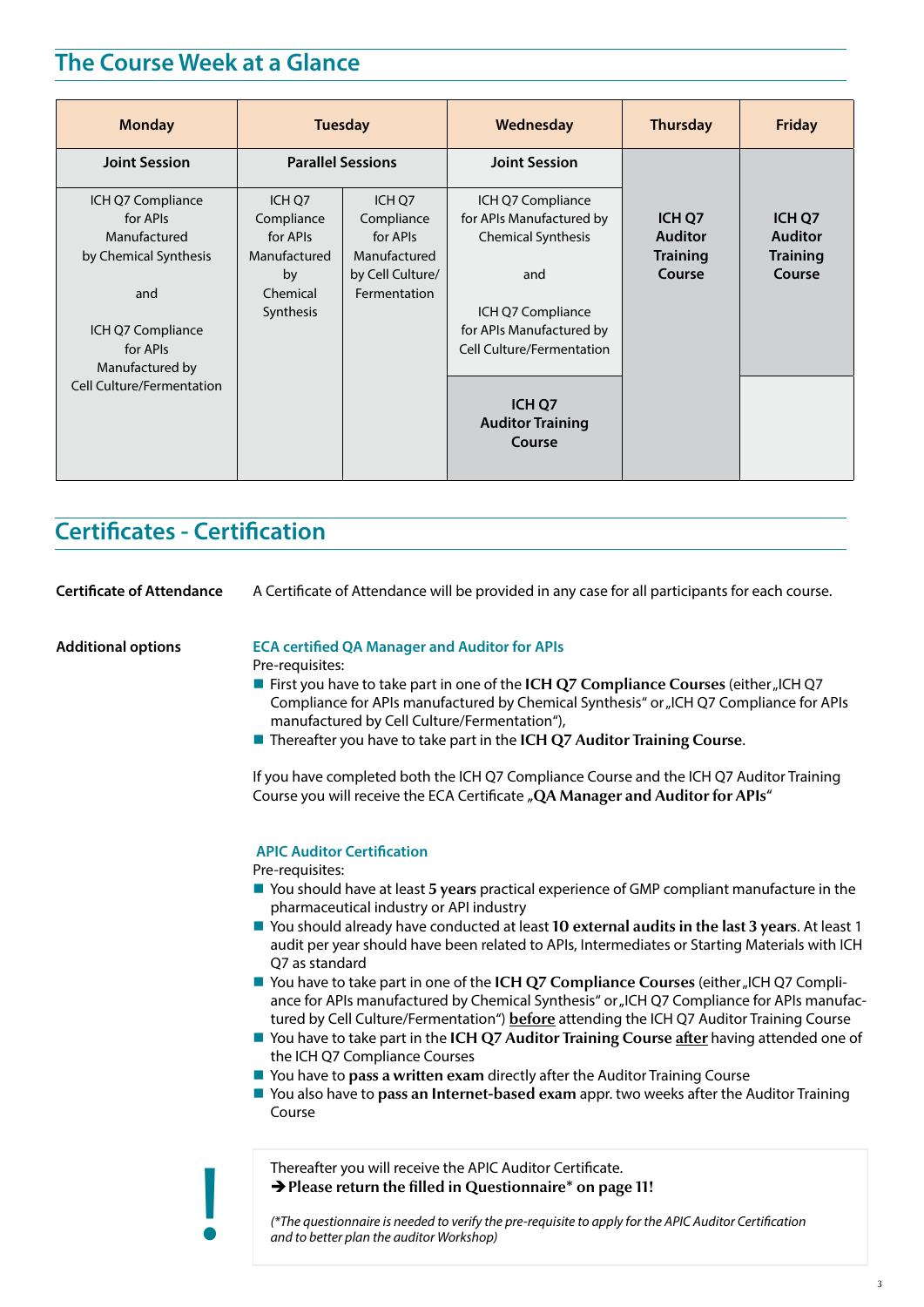## **Joint Programme**

**ICH Q7 Compliance for APIs Manufactured by Chemical Synthesis**

#### **ICH Q7 Compliance for APIs Manufactured by Cell Culture/Fermentation**

#### **COMPLIANCE SESSION PART 1 – MANAGEMENT PROCESS**

#### **APIC's How to do Guide and further APIC activities**

- **Information on APIC**
- Contribution to GMP Compliance and Supply Chain Integrity
	- **How to do Document**
	- Quality Agreements
	- ASMF Guideline
	- FMD and GDP for APIs
- ICH Q7 Q&A How to do Document
- $\blacksquare$  Further activities

#### **Roles and Responsibilities of the Quality Unit – How to apply ICH Q10**

- The Pharmaceutical Quality System
- How to Apply ICH Q10 in the API area
- The Set-up of a Good Quality System
- Some Recommendations for the Quality Unit

#### **Major compliance issues at API manufacturers**

- Common pitfalls and typical audit findings
- $\blacksquare$  Top observations from inspections by European authorities
- **Experiences made by FDA**
- Recent statistics from FDA Warning Letters to API manufacturers

#### **ICH Q7 Q&A – What to do and how do do**

- Overview about the ICH Q7 Questions and Answers Document
- Some Highlights from the Q&A Document and their interpretation
	- Distribution procedures, intercontinental shipments
	- Risk assessment and validation
	- Complaints and recalls
- **Interactive Session**

#### **Stability Testing of APIs**

- **Stability Specification**
- Stability Studies
- $\blacksquare$  Stability test methods
- **Stress tests**
- **Packaging**

4

Guidance on API stability testing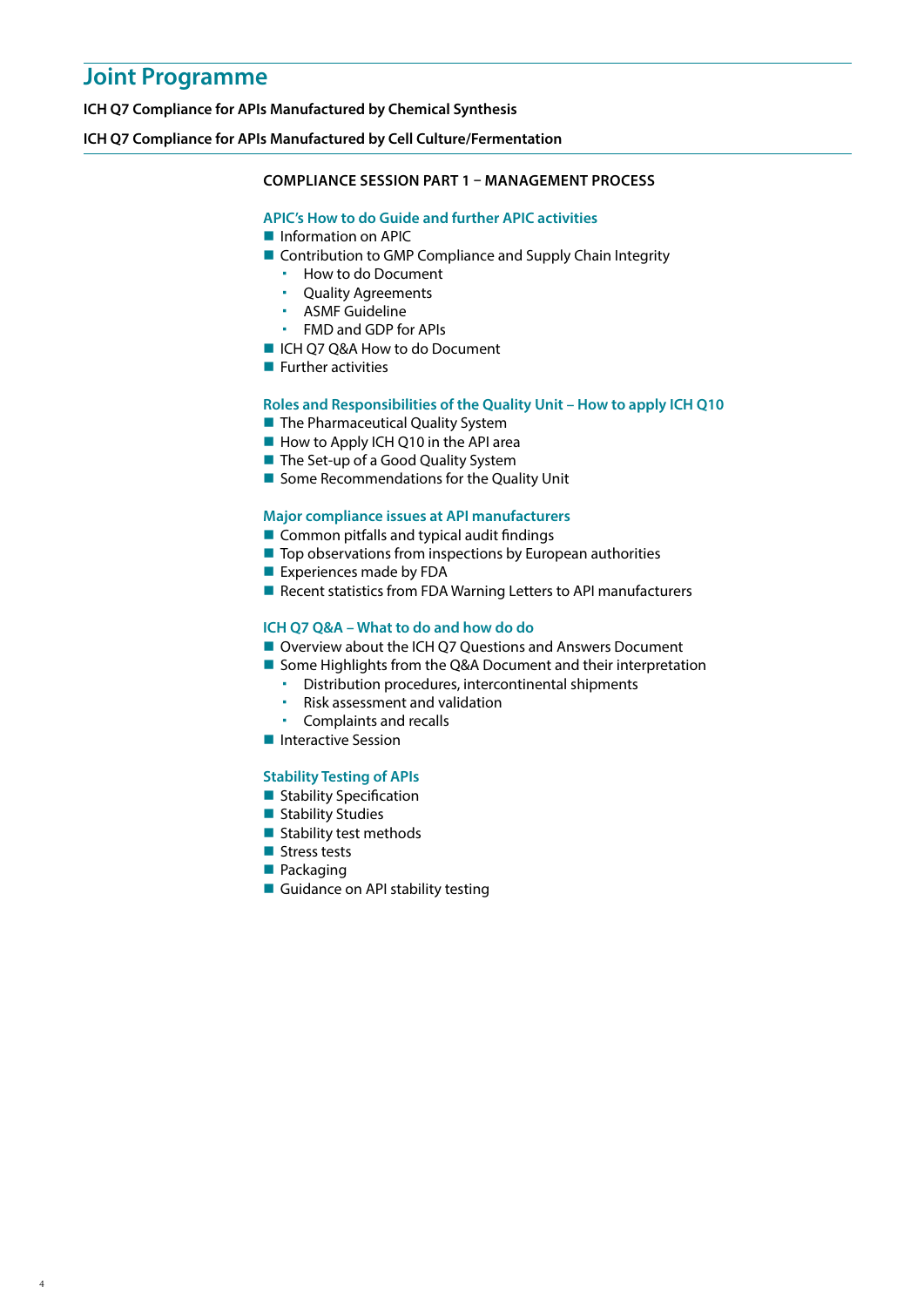**ICH Q7 Compliance for APIs Manufactured by Chemical Synthesis**

#### **COMPLIANCE SESSION PART 2 – PRODUCTION AND QC ISSUES**

#### **Cleaning Validation**

- Cleaning requirements and cleaning methods
- **Cleaning verification versus validation**
- Acceptance levels
- Cleaning validation approaches in mono vs multipurpose environments
- $\blacksquare$  Monitoring of cleaning effectiveness after validation

#### **Equipment Qualification and Calibration**

- $\blacksquare$  Regulatory requirements guidelines
- Validation project: Validation Master Plan risk analysis, DQ, IQ, OQ, PQ
- **Practical approaches to equipment qualification and calibration**
- $\blacksquare$  How to handle "old equipment"
- Documentation (validation plans and protocols, validation report, revalidation)

#### **Engineering and Equipment Design**

- Good Engineering Practices
- Buildings, equipment
- $\blacksquare$  Flow of materials
- $\blacksquare$  Requirements for utilities
- Water quality in API manufacture
- Containment

#### **Process Validation in API manufacturing**

- $\blacksquare$  Regulatory requirements in the EU and US
- $\blacksquare$  Key principles of the FDA Guidance on Process Validation
- Validation approaches and how to apply the principles of ICH Q8, Q9, Q10 and Q11
- **Continuous process verification and life-cycle approach**

#### **Specific Interactive Training Sessions**

A: Defining API Starting Materials (Case Studies)

- B: Cleaning Validation
- C: Practical implementation of ICH Q11 How to identify and control CQAs in API synthesis **Please choose two sessions**

### **Parallel Programme**

#### **ICH Q7 Compliance for APIs Manufactured by Cell Culture/Fermentation**

#### **GMP Inspections at Biotech Companies**

- General inspection principles
- Cell Banks Facility
- **Biological Materials and Culture Media**
- **Fermentation**
- **Viral removal/inactivation**
- **Laboratories**
- $\blacksquare$  Recent regulatory findings
- Most common FDA audit observations

#### **Instances of Virus Contamination in GMP manufactured Products – what can we learn?**

- Virus contamination in GMP manufactured products (examples)
- $\blacksquare$  How to implement continued vigilance with regard to potential virus contamination
- **Virus contamination and root cause analysis**
- Application of appropriate risk control measures
- **Approaches to minimise the risk of contamination**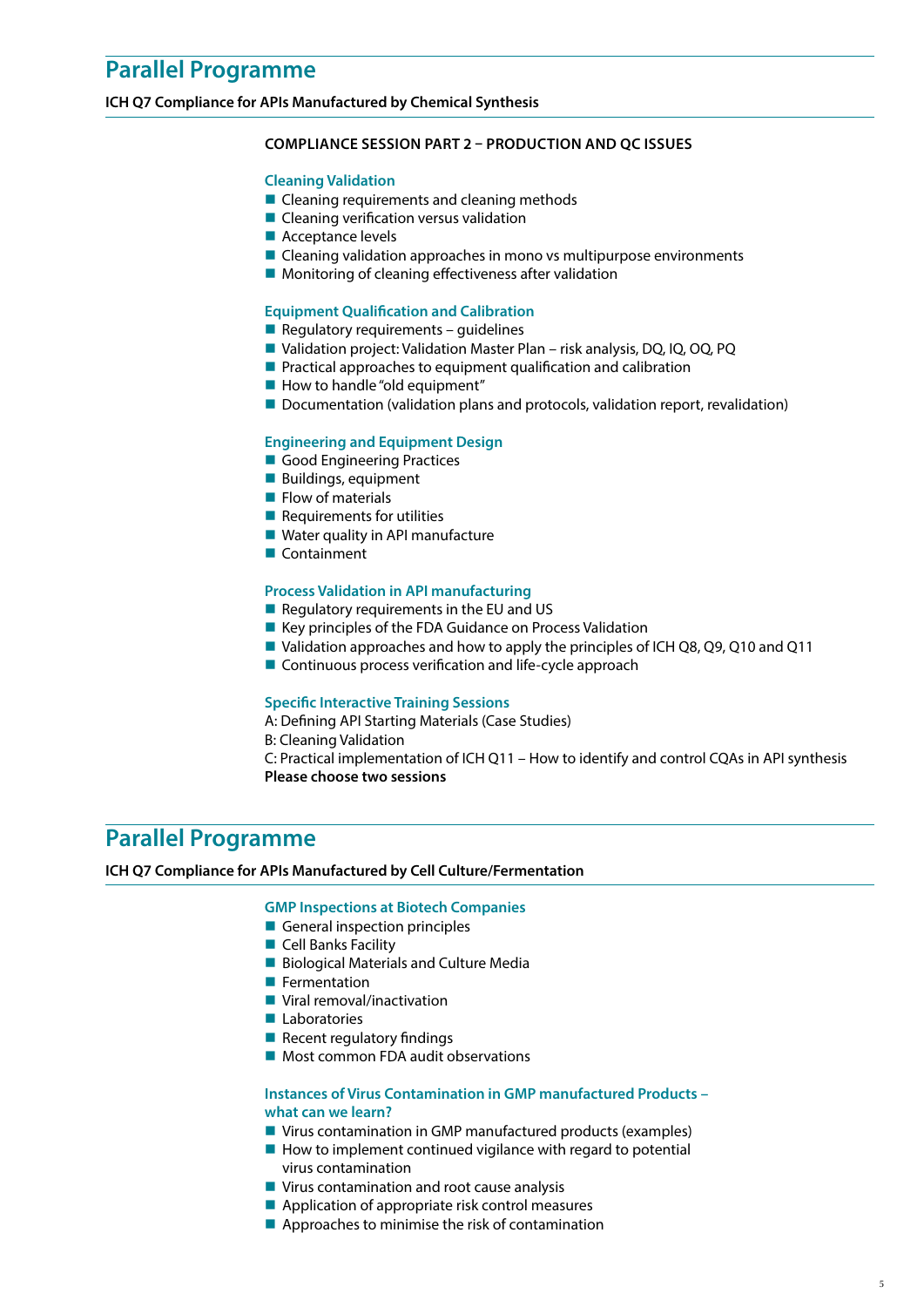#### **Cleaning and Cleaning Validation in Biotech Manufacturing Processes**

- $\blacksquare$  Identification of cleaning mechanisms and selection of cleaning agents
- $\blacksquare$  Selection of analytical methods for the detection of residues
- $\blacksquare$  Establishment of limits in fermentation and downstream processing
- Grouping strategies
- $\blacksquare$  Final rinse versus swab testing

#### **Cellbanking –Master Cell Banks (MCB) and Working Cell Banks (WCB)**

- **Extablishment of MCB and WCB**
- Definition of 'API starting material'
- Cell Bank qualification and testing
- Cell Bank maintenance and record keeping

#### **Specific Interactive Training Sessions**

- A: Process validation for biotech manufacturing processes
- B: Cleaning validation
- C: Principles of risk assessment from Cell Banks to viral safety
- **Please choose two sessions**

### **Joint Programme**

**ICH Q7 Compliance for APIs Manufactured by Chemical Synthesis**

#### **ICH Q7 Compliance for APIs Manufactured by Cell Culture/Fermentation**

#### **COMPLIANCE SESSION PART 3 – LIFECYCLE MANAGEMENT AND CONTINUOUS IMPROVEMENT**

#### **Supply chain life cycle: Reduced testing and supplier qualification**

- ICH Q7 requirements
- Supplier qualification covering the full supply chain
- One strategy for supplier qualification from non-critical raw material to API
- Requirements and strategy for reduced testing (CoA release) of materials

#### **Internal Change Control Management**

- Changes: Good or bad? Forced or voluntary?
- The importance of Change Control
- $\blacksquare$  Scope and responsibilities
- General requirements
- Detailed requirements for Specific Changes
- **Implementation of Changes**

#### **Deviation Handling and Failure Investigations**

- Definitions and Basic Requirements
- Scope and Responsibilities
- Detailed Requirements
- **Principles of Justification for Deviations**
- A quick look on Root Cause Analysis
- The Role of the Quality Unit for Handling Deviations and Justification

#### **Preparing for GMP Inspections, Critical Observations**

- Experience with GMP inspections of API manufacturers
- Major findings/observations during inspections
- Survey on frequently asked questions  $-$  discussion of their relevance



#### **Dinner**

On Monday, 1st July 2019, the participants of the ICH Q7 Compliance Courses are cordially invited to a dinner. This event is an excellent opportunity to share your experiences with colleagues from other companies in a relaxed atmosphere.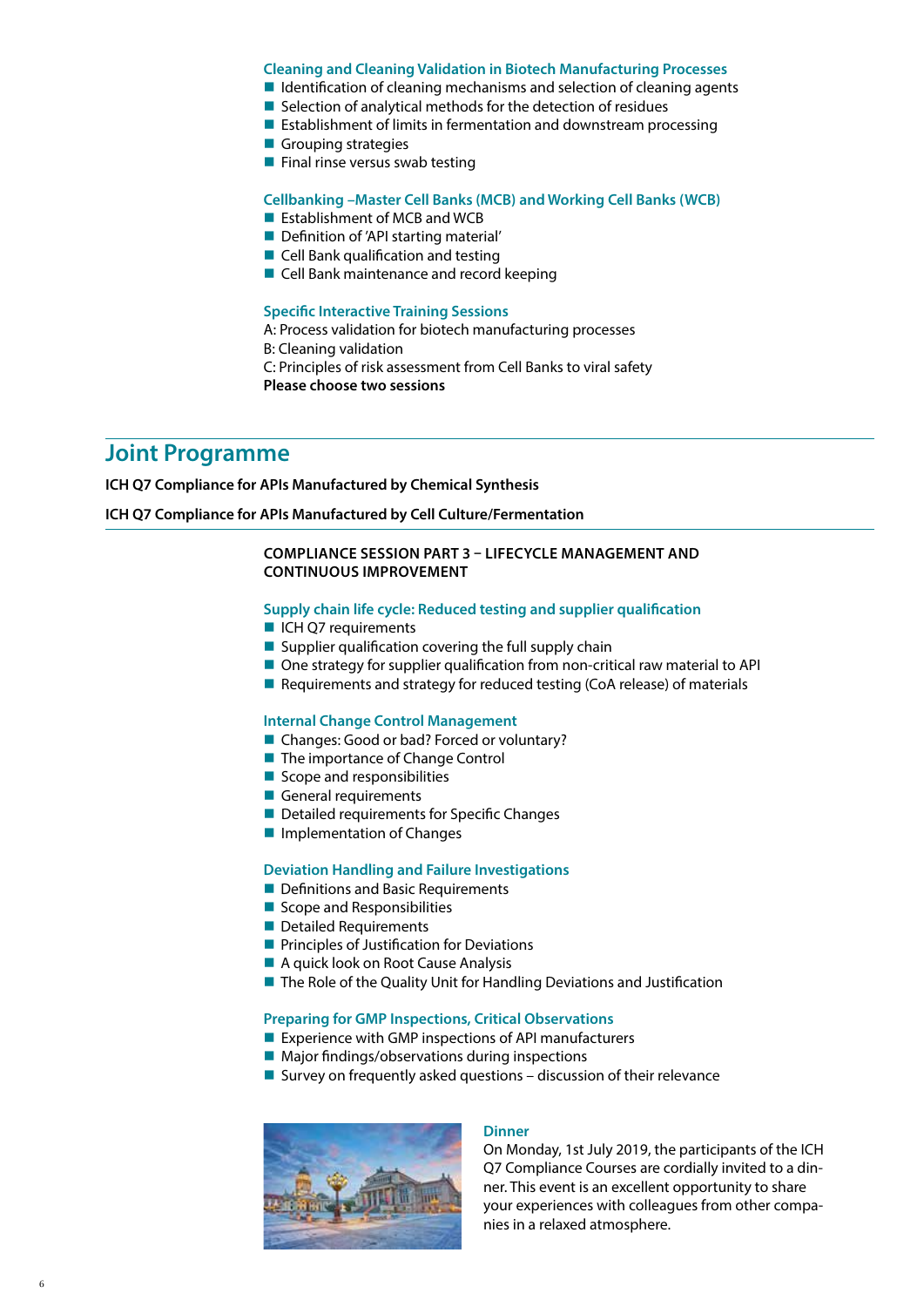## **ICH Q7 Auditor Training Course**

#### **CONDUCTING AN AUDIT – TOOLS AND TECHNICAL ASPECTS**

#### **CEFIC / APIC's activities and Workgroups – QP demands for an API audit – APIC's Third Party Audit program**

- CEFIC / APIC Quality Working Group
- EU Legislation and Advice on GMP Status of Active Substances
- Third Party Audit Principles
- The APIC Audit Programme
- **Auditor Certification**
- **Phases of the APIC Audit Programme**
- Contracts with Auditor and Auditee
- **Audit Dos and Don'ts**
- Advance preparations for successful audit
- **Performing the Audit**
- **Closing Meeting**
- Audit Report

#### **Interactive Sessions**

- 1. How to prepare for specific audit situations
- 2. How to write an audit report
- 3. How to classify observations

The participants will work on questions and case studies concerning these topics. After having discussed the questions in working groups the participants will present their answers and their approaches for specific situations from the case studies in the plenary.

**This interactive session is supposed to be a knowledge assessment. This assessment is only relevant for participants intending to obtain the APIC Auditor Certification.**

#### **Applying Quality Risk Management to prepare for an Audit**

- Expectations for the content of reports of audits of active substance manufacturers
- **Supplier Qualification, supplier classification**
- GMP Risk Factors
- $\blacksquare$  Regulatory Expectations of Auditing
- Risk based Audit Model for Suppliers

#### **CONDUCTING AN AUDIT – COMMUNICATION AND PSYCHOLOGICAL ASPECTS**

#### **Training Objectives**

- **Brush-up existing knowledge about communication and leading a conversation**
- Analysis of the phenomenon of verbal and non-verbal communication
- Analysis of the art of questioning and conversation techniques
- Reflection on the auditor's role
- Development of questioning and interview techniques
- Awareness of possible conflict situations
- **Feedback and reflection on your own behaviour**
- **Exchange of experiences**

#### **COMMUNICATION PART I**

#### **General aspects of communication**

- $\blacksquare$  The meaning of communication in an audit
- Communication as a process
- **Analysis of the process**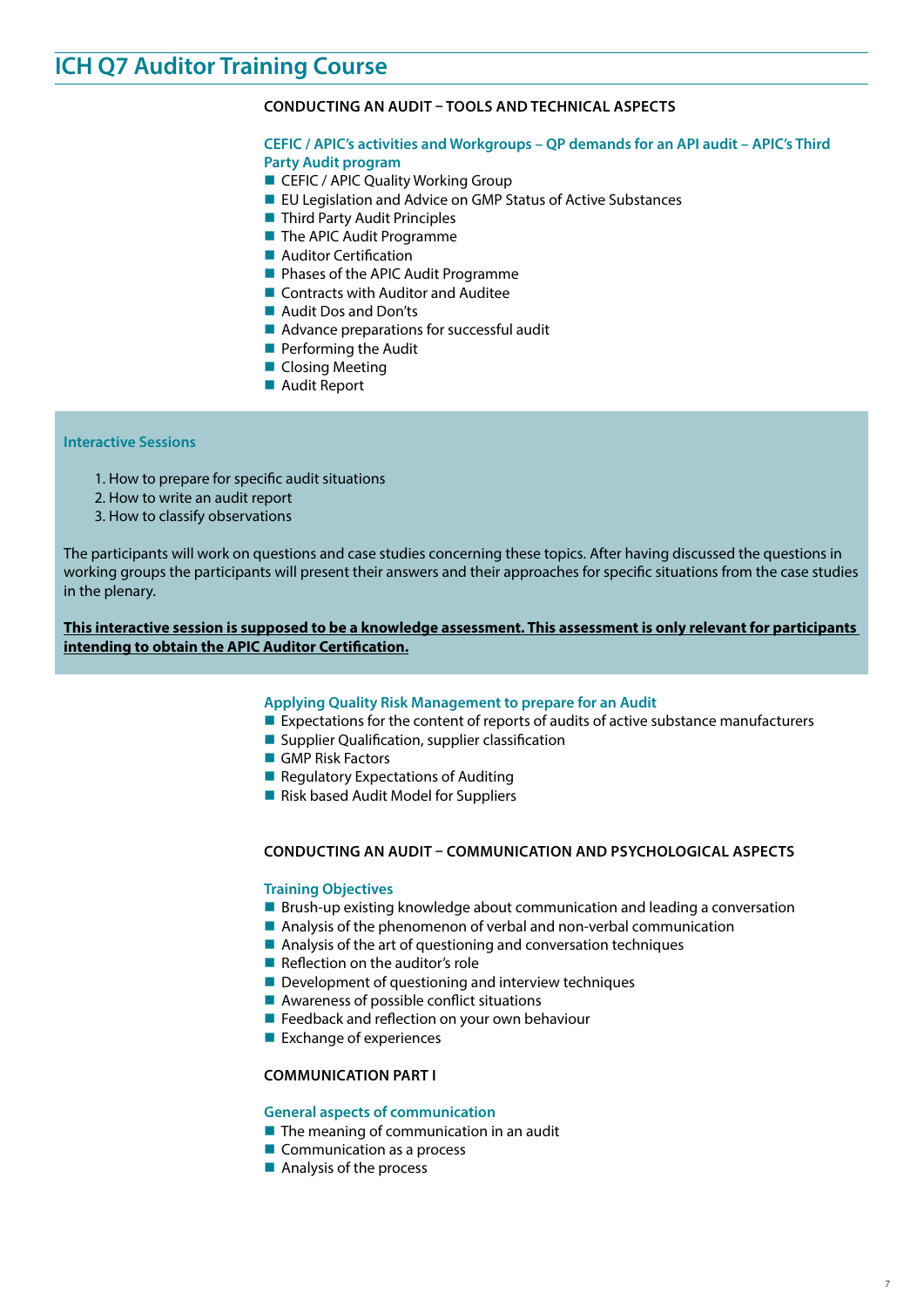## **ICH Q7 Auditor Training Course**

#### **Key issues of communication**

- **U** Verbal and non-verbal communication
- $\blacksquare$  The first impression
- Determining important aspects in communication
- **Exercise**

#### **COMMUNICATION PART II**

#### **Multicultural aspects**

- Differences in body language
- **Different rituals**
- Different dos and taboos
- Workshop multicultural aspects: Experiences

#### **Audit: A unique situation of communication**

- $\blacksquare$  The overall setting
- $\blacksquare$  The participants
- $\blacksquare$  The rules
- $\blacksquare$  The topics

#### **COMMUNICATION PART III**

#### **General aspects of opinions and observations**

- Successful communication
- $\blacksquare$  Skills of the listener
- $\blacksquare$  Skills of the speaker
- **Active listening**
- Objective evidence of GMP Deficiencies directly related to ICH Q7
- **Classification of Deficiencies**

#### **Questioning methods**

- Open and closed ended questions
- Other questioning techniques
- **Exercise**

8

#### **Attitude and behaviour in front of the auditee**

#### **Conducting an Audit – Role Plays**

The participants will have the opportunity to manage an audit situation within a role play scenario.

During these role plays a trainer with academic education in psychology assesses the participants' auditing skills and judges their aptitude for conducting audits.

**This assessment is relevant only for participants intending to obtain the APIC Auditor Certification.**

#### **Preparation for the role plays The Audit closing meeting and measuring success**

- $\blacksquare$  Lead auditor's tasks and behaviour in the closing meeting
- Audit summary report
- Audit finding categories
- Audit response and follow-up audits
- Ways to measure the success of an audit

**Written exam only for participants intending to obtain the APIC Auditor Certification:** 

The participants will have to answer some questions about GMP topics derived from ICH Q7 in a written exam. After having successfully passed this exam the participants are required to take another exam on current GMP topics as an Internet-based multiple choice test approx. 2 weeks after the course has finished. The access code will be made available via email.

After having passed the Internet-based exam successfully the participants will receive their **APIC Auditor Certification** via post.

#### **Dinner**

On Wednesday, 3 July 2019, the participants of the Auditor Training course are cordially invited to a dinner. This event is an excellent opportunity to share your experiences with colleagues from other companies in a relaxed atmosphere.

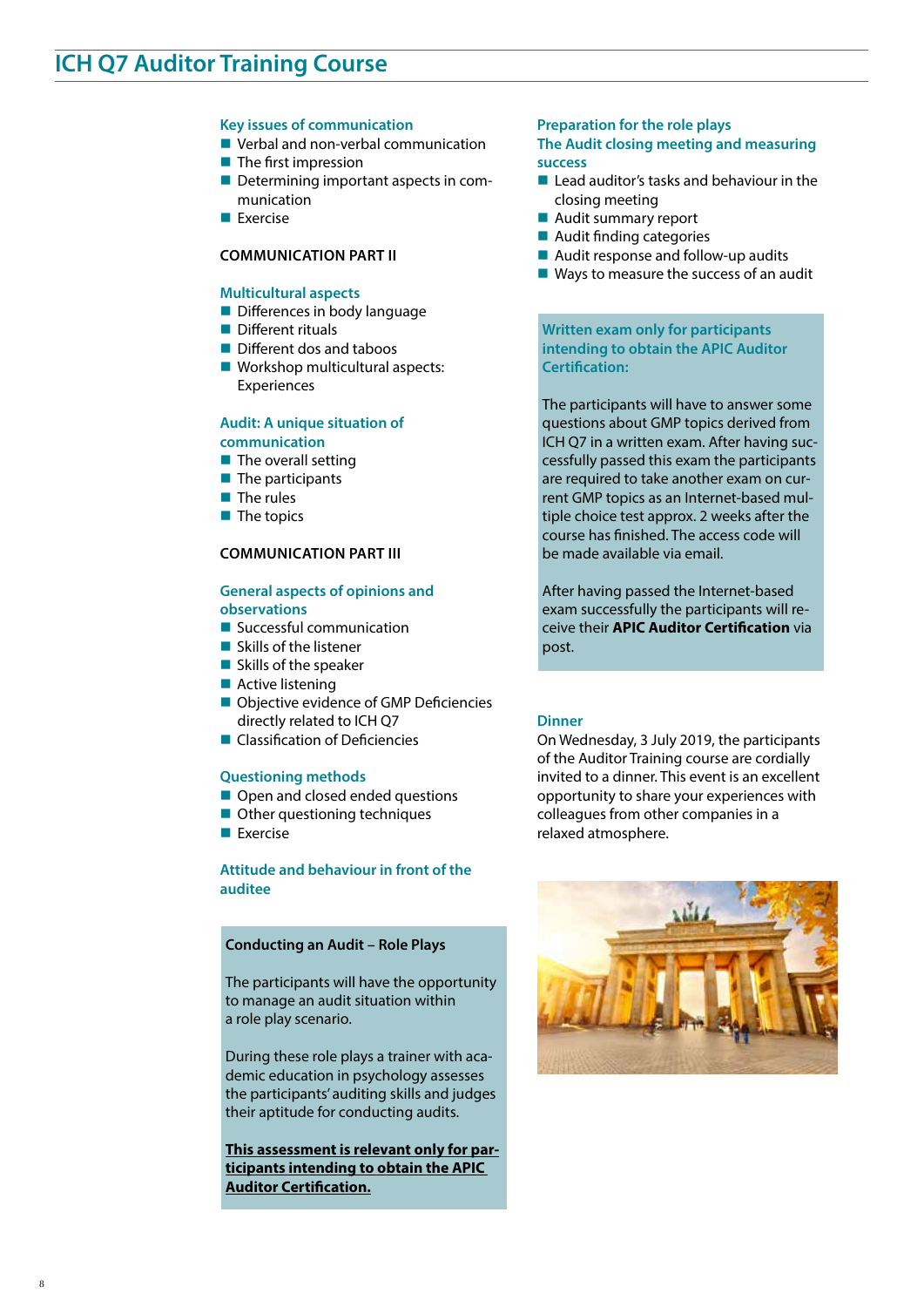## **Speakers**



#### *Dr Andy Bailey*

*ViruSure GmbH, Vienna, Austria*

Dr Bailey has been actively involved in the pathogen safety of biopharmaceuticals for over 11 years. Originally a Biochemist, Dr Bailey served for nine years at the MRC Virology Unit in Glasgow, Scotland. In 1995,

he moved as Director of Virus Validation services to Q-One Biotech Ltd, and in 2001 to the Pathogen Safety group of Baxter Healthcare in Vienna, Austria. He was the main founder of ViruSure GmbH, a specialist virus safety testing company in Vienna, Austria, in 2005. Over the last 10 years, Dr. Bailey has presented at numerous regulatory agencies on virus and prion safety, either in support of products or as an invited speaker at expert workshops, including the UK MHRA, German PEI, French AFFSAPS, US FDA, EMEA and JMHLW (Japan).



#### *Ralf Gengenbach gempex, Germany*

Mr Gengenbach is founder and managing director of gempex Co. Ltd., Germany. He is member of different organisations, among others DIN UA2 (Board for standards 'biotechnology'), of DECHEMA and ISPE.

He is approved Quality Auditor according to DIN ISO 9000ff.



*Björn van Krevelen Janssen Pharmaceutica, Belgium*



#### *Paul Lopolito STERIS Corporation, USA*

Paul Lopolito is a Technical Services Manager for the Life Sciences Division of STERIS Corporation (Mentor, Ohio). He currently provides global technical support related to process research cleaners, stainless steel

maintenance, and contamination control, which includes field support, site audits, training presentations and educational seminars. He has over 15 years of industry experience and has held positions as a technical services manager, manufacturing manager and laboratory manager. He is a frequent speaker at industry events including INTERPHEX, PDA, ISPE, ACHEMA, AALAS, and IVT. He has published several articles and book-chapters related to cleaning validation and contamination control. He earned a BA in Biological Sciences from Goucher College in Towson, MD.



### *Peter Mungenast*

*Merck KGaA, Germany* Mr Mungenast studied Biology and Chemistry at the University in Karlsruhe. Then he worked in different functions for Merck KGaA. Since 1996 he is responsible for cleaning validation, training and different

projects in the Quality Assurance department.



#### *Sabine Schachtschneider, Roche Diagnostics, Germany*

Sabine was trained as medical-technical analyst and biotechnician, started at Roche Diagnostics GmbH in 2000 and throughout the last 14 years within the Roche Pharma QC she filled roles as specialist for

cleaning validation as well as method validation for biochemical and microbiological laboratories. Currently Sabine is acting as expert for cell bank releases.



#### *Dr Rob Slobbe Philips Image Guided Therapies The Netherlands*

Dr. Rob Slobbe is Head of Quality & Regulatory with Philips Image Guided Therapies – Business Incubation. He steers the Philips organization as responsi-

ble Q&R executive towards regulatory and quality compliance with medical device and pharmaceutical regulations, particularly through the design and implementation of quality management systems meeting appropriate cGMP standards. Moreover, Dr Slobbe is specifically responsible for supplier qualification and evaluation and redesigning Philips internal processes to foster innovation. Dr Slobbe is an experienced cGMP auditor, covering good industry practices and compliance of systems, facilities and operations and since 2001 has carried out numerous audits as lead auditor on behalf of the independent third party auditing program of APIC.



#### *Dr Paul Stockbridge Stockbridge Biopharm Consulting, UK*

Dr Stockbridge spent 23 years with Eli Lilly, initially in fermentation development and then in quality assurance where he became a Q.P. and Q.A. Advisor for biotechnology projects for which he travelled

globally. He then moved to a Head of Quality Operations role with Aventis Pharma before being appointed to the role of Corporate Quality Director for Cobra Biomanufacturing Plc. After over 7 years with Cobra he is now providing independent consulting and training services for the steriles, aseptic and biotechnology industries. Paul has a degree in biology, a PhD in fermentation, is an EU Qualified Person and is a Fellow of the U.K. Society of Biology.



#### *Francois Vandeweyer Janssen Pharmaceutica, Belgium*

Graduated in 1979 as Bachelor in Chemistry. He joined Janssen Pharmaceutica (part of Johnson & Johnson) in 1981 in chemical development. Until 1995 increasing responsibilities within the organisa-

tion mainly in the Quality Control Unit (Manager QC Lab 1994). Starting from 1995 he joined the QA department. Several Senior Manager responsibilities (sGMP Auditor – Release – Quality Systems). 2005 Sr Manager GMP Compliance Chemical Operations Belgium (sites Geel – Olen – Beerse). 2009 Director Global Compliance EMEA/AP for Johnson & Johnson.



#### *Peter C. Zimmermann Iskom, Germany*

Mr Zimmermann is supervisor BDP and specialised in work- and organisational psychology. His responsibility includes among other things training of communication and conversation skills, rhetoric and presenta-

tion techniques, argumentation and negotiation as well as leadership and motivation. During the last years he has trained more than 500 auditors.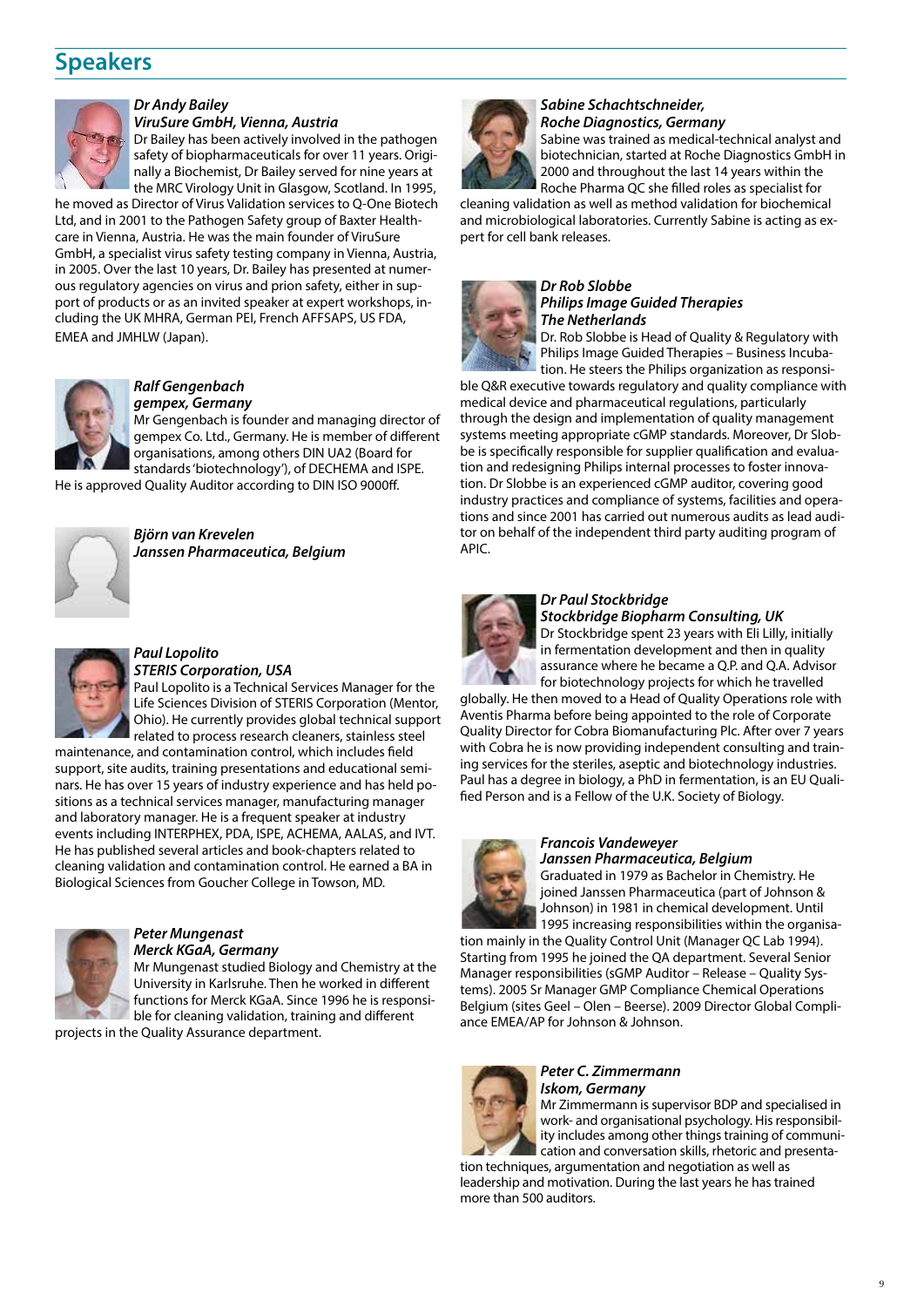## **Organisational Details**

#### **Dates**

**ICH Q7 Compliance for APIs manufactured by Chemical Synthesis and ICH Q7 Compliance for APIs manufactured by Cell Culture/Fermentation**

Date of both courses: Monday, 1 July 2019, 09:30 h – 17:15 h (Registration 09:00 h – 09:30 h) Tuesday, 2 July 2019, 08:30 h – 17.30 h Wednesday, 3 July 2019, 08:30 h – 12:45 h

#### **ICH Q7 Auditor Training Course**

Wednesday 3 July 2019, 14:00 h – 17:35 h (Registration 13:30 h – 14:00 h) Thursday, 4 July 2019, 08:30 h – 18:00 h Friday, 5 July 2019, 08:30 h – 12:45 h for participants **not** intending to obtain the APIC Auditor Certification

Friday, 5 July 2019, 08:30 h – 14:00 h for participants intending to obtain the APIC Auditor Certification

#### **Venue**

Steigenberger Hotel Berlin Los-Angeles-Platz 1 10789 Berlin, Germany

Phone: +49 30 21 27 0 Fax: +49 30 21 27 117 berlin@steigenberger.de

#### **Accommodation**

CONCEPT HEIDELBERG has reserved a limited number of rooms in the conference hotel. You will receive a room reservation form when you have registered for the course. Reservation should be made directly with the hotel. Early reservation is recommended.

#### **Registration**

Via the attached reservation form, by e-mail or by fax message. Or you register online at **www.ichq7-week.org.**

#### **Conference language**

The official conference language will be English.

#### **Fees (per delegate plus VAT)**

**ICH Q7 Compliance for APIs Manufactured by Chemical Synthesis or ICH Q7 Compliance for APIs Manufactured by Cell Culture/ Fermentation** Non-ECA Members € 1,990 ECA Members € 1,790 APIC Members € 1,890 EU GMP Inspectorates € 995 The conference fee is payable in advance after receipt of invoice and includes conference documentation, dinner on the first day, lunch on all 3 days and all refreshments. VAT is reclaimable.

#### **ICH Q7 Auditor Training Course**

Non-ECA Members € 2,290 ECA Members € 2,090 APIC Members € 2,190 EU GMP Inspectorates € 1,145 The conference fee is payable in advance after receipt of invoice and includes conference documentation, dinner on the first day, lunch on 2 days and all refreshments. VAT is reclaimable.

#### **Written exam and Internet-based Test: € 250.-**

#### **Organisation and Contact**

#### CONCEPT HEIDELBERG

P.O. Box 10 17 64 D-69007 Heidelberg, Germany Phone +49 (0) 6221/84 44-0 Fax +49 (0) 6221/84 44 34

#### **For questions regarding content:**

Dr Gerhard Becker (Operations Director) at +49(0) 6221/84 44 65, or per e-mail at becker@concept-heidelberg.de.

#### **For questions regarding reservation, hotel, organisation etc.:**

Mr Niklaus Thiel (Organisation Manager) at +49 (0) 6221/84 44 43, or per e-mail at thiel@concept-heidelberg.de.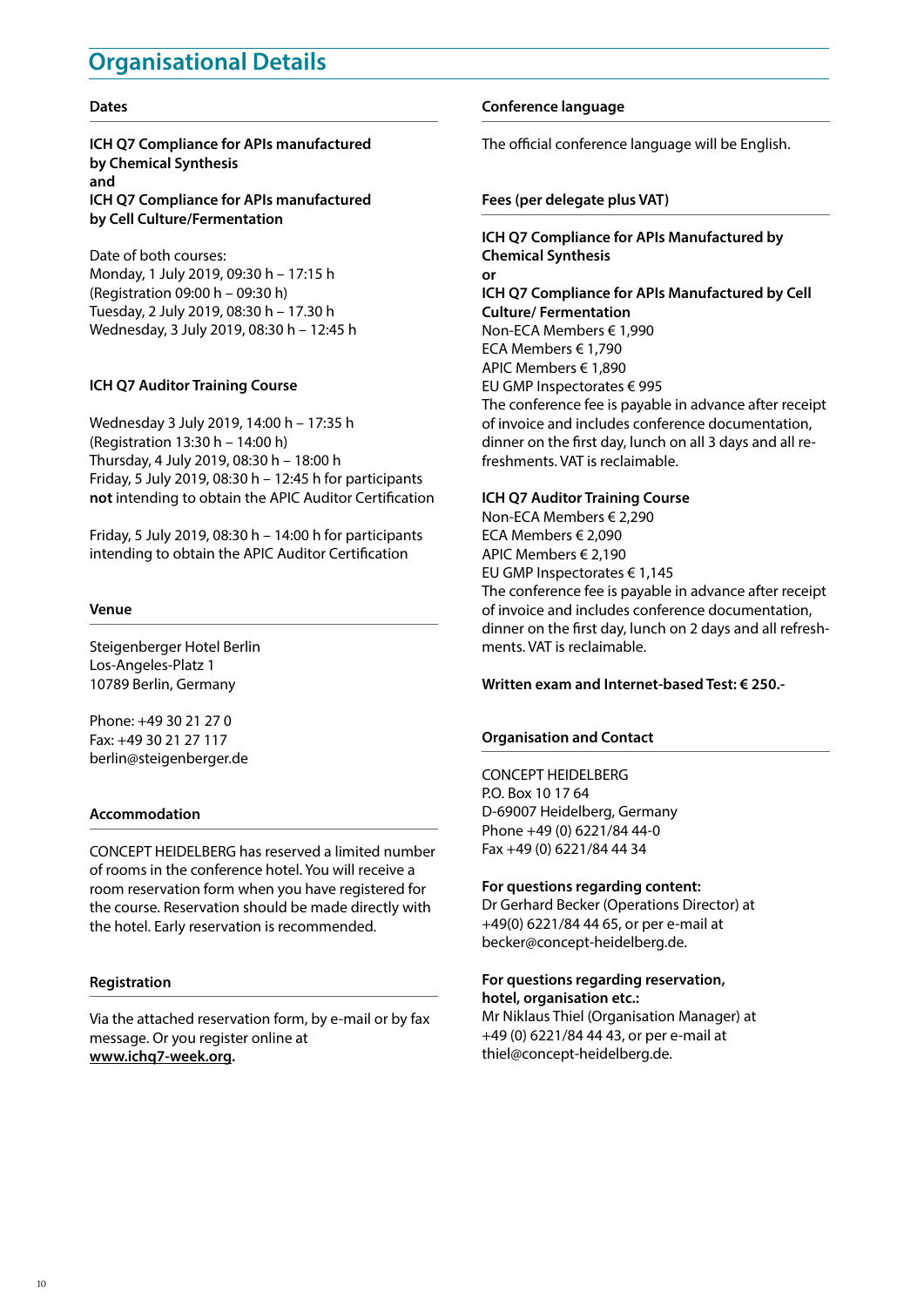#### QUESTIONNAIRE FOR PARTICIPANTS OF THE ICH Q7 AUDITOR TRAINING COURSE

**Important:** This questionnaire has to be filled in by each participant of the ICH Q 7 Auditor Training Course.

**I** would like to become an APIC Certified Auditor YES\*) NO

#### **\*) Please fill in the following tables and mind the prerequisites mentioned below!**

#### **Educational Background**

| Degree or Diploma | Name/Location of Institution | Month/Year |
|-------------------|------------------------------|------------|
|                   |                              |            |
|                   |                              |            |
|                   |                              |            |
|                   |                              |            |
|                   |                              |            |

#### **Work experience** (minimum of 5 years experience in industry required)

| Company | Function | <b>Time Period</b> |
|---------|----------|--------------------|
|         |          |                    |
|         |          |                    |
|         |          |                    |
|         |          |                    |
|         |          |                    |
|         |          |                    |

#### **\*) Please note: the pre-requisites for obtaining the APIC Auditor Certification are the following:**

- having conducted already at least 10 external audits in the last 3 years
- at least 1 audit per year should have been related to APIs intermediates or starting materials with ICH Q7 as standard

#### **Practical experience as Auditor**

| Number of external Audits conducted in the last 3 years                                  |  |
|------------------------------------------------------------------------------------------|--|
| How many of these audits have been related to APIs, Intermediates or Starting Materials? |  |

\_\_\_\_\_\_\_\_\_\_\_\_\_\_\_\_\_\_\_\_\_\_\_\_\_\_\_\_\_\_\_\_\_\_\_\_\_\_\_\_\_\_\_\_\_\_\_\_\_\_\_\_\_\_\_\_\_\_\_\_\_\_\_\_\_\_\_\_\_\_\_\_\_\_\_\_\_\_\_\_\_\_\_\_\_\_\_\_\_\_\_\_\_\_\_\_\_\_\_\_\_\_\_\_ Name (Please write in block letters)

**Company** 

\_\_\_\_\_\_\_\_\_\_\_\_\_\_\_\_\_\_\_\_\_\_\_\_\_\_\_\_\_\_\_\_\_\_\_\_\_\_\_\_\_\_\_\_\_\_\_\_\_\_\_\_\_\_\_\_\_\_\_\_\_\_\_\_\_\_\_\_\_\_\_\_\_\_\_\_\_\_\_\_\_\_\_\_\_\_\_\_\_\_\_\_\_\_\_\_\_\_\_\_\_\_\_\_ Date Signature

\_\_\_\_\_\_\_\_\_\_\_\_\_\_\_\_\_\_\_\_\_\_\_\_\_\_\_\_\_\_\_\_\_\_\_\_\_\_\_\_\_\_\_\_\_\_\_\_\_\_\_\_\_\_\_\_\_\_\_\_\_\_\_\_\_\_\_\_\_\_\_\_\_\_\_\_\_\_\_\_\_\_\_\_\_\_\_\_\_\_\_\_\_\_\_\_\_\_\_\_\_\_\_\_